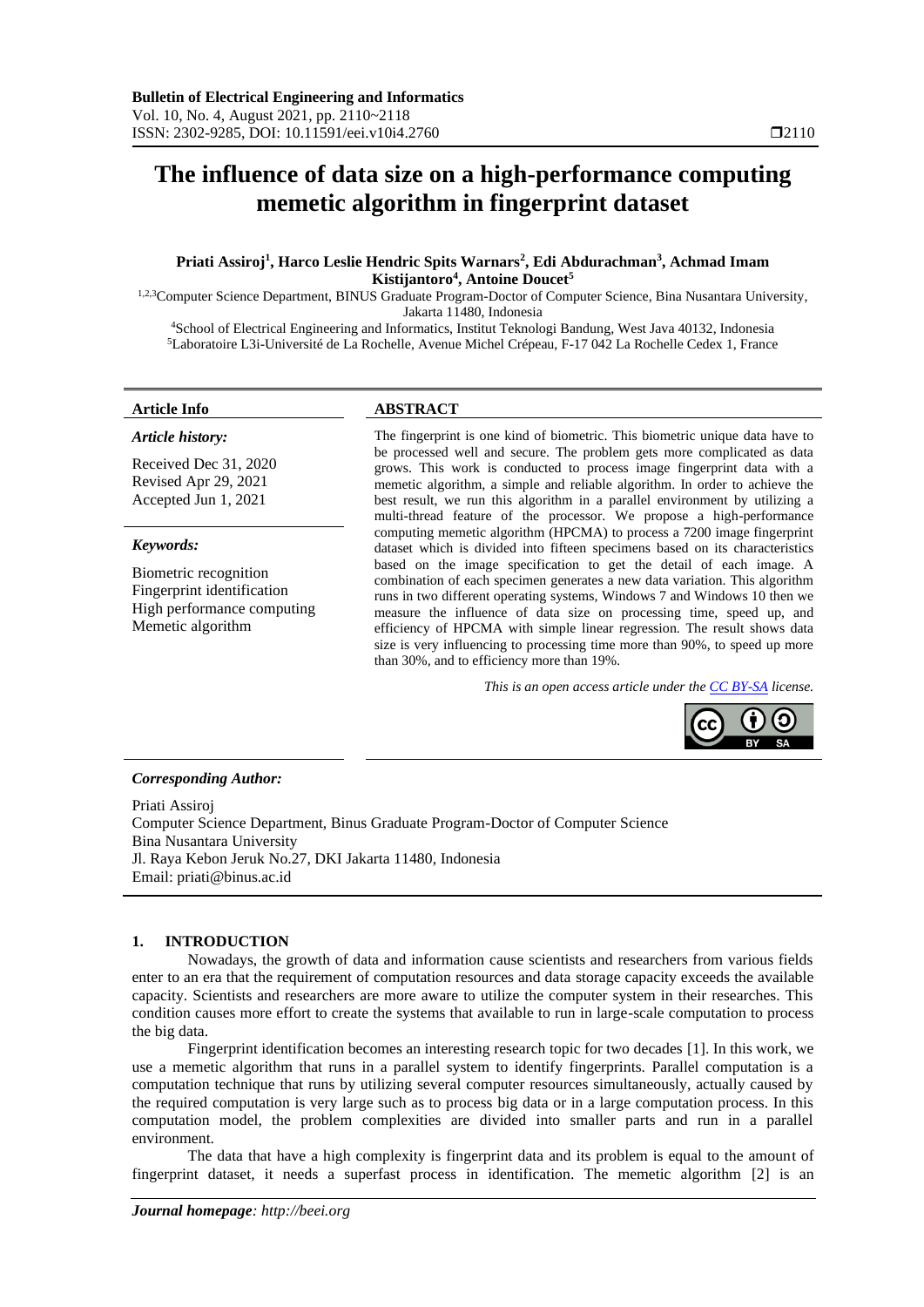improvement of the evolutionary algorithm with a separate local search [3]. A memetic algorithm is a simple algorithm with reliable performance [4], [5], generates high-quality solutions to solve problems in the real world [6]-[8].

The speed is a reason for the selected algorithm, the faster will be selected than the slower algorithm [9]. To process a high scale and big data in a reasonable time, we need a high-performance computation system. The effective and efficient time to simulate, compute and the process is a must, besides the quality and accuracy of the generated information must be maintained. The board of management in an organization needs fast and high-quality information to make a decision in the production process and to purchase raw materials for the next periods.

To generate high quality and fast information, it needs a system with specific hardware that supports the process of large scale data quickly and has a high performance, with the client-server based application and distributed database that accessible across the entire computers in the local or public computer network.

The advances in various fields of science require computer systems with high performance in speed and computing capacity. The implication is the technology of personal and supercomputer increases rapidly. The main obstacles of supercomputers are procurement cost, operation, and maintenance, and the alternative is parallel processing. A parallel distributes a work package that will be processed by all the entire computers in the system. With this parallel system, the investment cost can be reduced. Note that this system has high flexibility to adapt to the changes in computer technology. Users can customize the system based on their purposes. To get a fast computation process, it only needs to upgrade the processors and RAM without storage media in every computer, and for the application that produces a lot of data, it only needs to upgrade the storage media.

There are two ways to aim an efficient computation time in a high-performance computation (HPC) system, firstly is to produce a high-speed processor, and secondly is run the application in a parallel environment with multi-processors. For the first way, the processor manufacturer will meet a difficulty because the lithography technique is almost reaching the limit. The newest processor is made with 45nm fabrication technology and if it is reduced the processor's reliability will also reduce. Therefore, the big chance to improve the computation speed with a high possibility is a parallel computation technique [10].

HPC is a method to address the problem with high complexity related to workload and a large number of data [11]. One of the techniques in HPC is parallel computation [10]. A parallel processing system is a group of connected computers that working together as an integrated computer system to address the same problem with one goal [12].

# **2. PARALLEL COMPUTING ARCHITECTURE**

Based on the instruction and data stream, the computer categorized into 4 groups, single instruction stream, single data stream (SISD), single instruction stream, multiple data streams (SIMD), multiple instruction streams, single data stream (MISD), and multiple instruction streams, multiple data stream (MIMD) [13]. There are several styles in parallel programming:

## **2.1. Single program, multiple data (SPMD)**

Data and programs are distributed to each processor and the execution is scheduled. Each processor executes the same program but the processed data is different.

#### **2.2. Master-slave**

A processor as a master and several processors as slaves.

#### **2.3. Multiple program, multiple data**

Data and programs are distributed to each processor. Every processor executes a different program and data. The parallel computation system is included in the MIMD group, this group can be divided into a multi-processor system and multi-computer system. A multi-processor system is a parallel computing system that is based on the single memory utilization at the same time simultaneously. A multi-computer system is a parallel computer system with an independent processor and RAM in every computer. In this paper, we propose the high-performance computation using memetic algorithm (HPCMA) for fingerprint identification.

# **3. RESLATED RESEARCH**

The related conducted researches are the researches about fingerprint identification that has been conducted by other researchers. [14] conducts research to identify fingerprints in the big data framework with a distributed model. [15] states that a memetic algorithm can improve efficiency, reduce memory consumption, and has a better ability to utilize the resource system. In the research [16], the memetic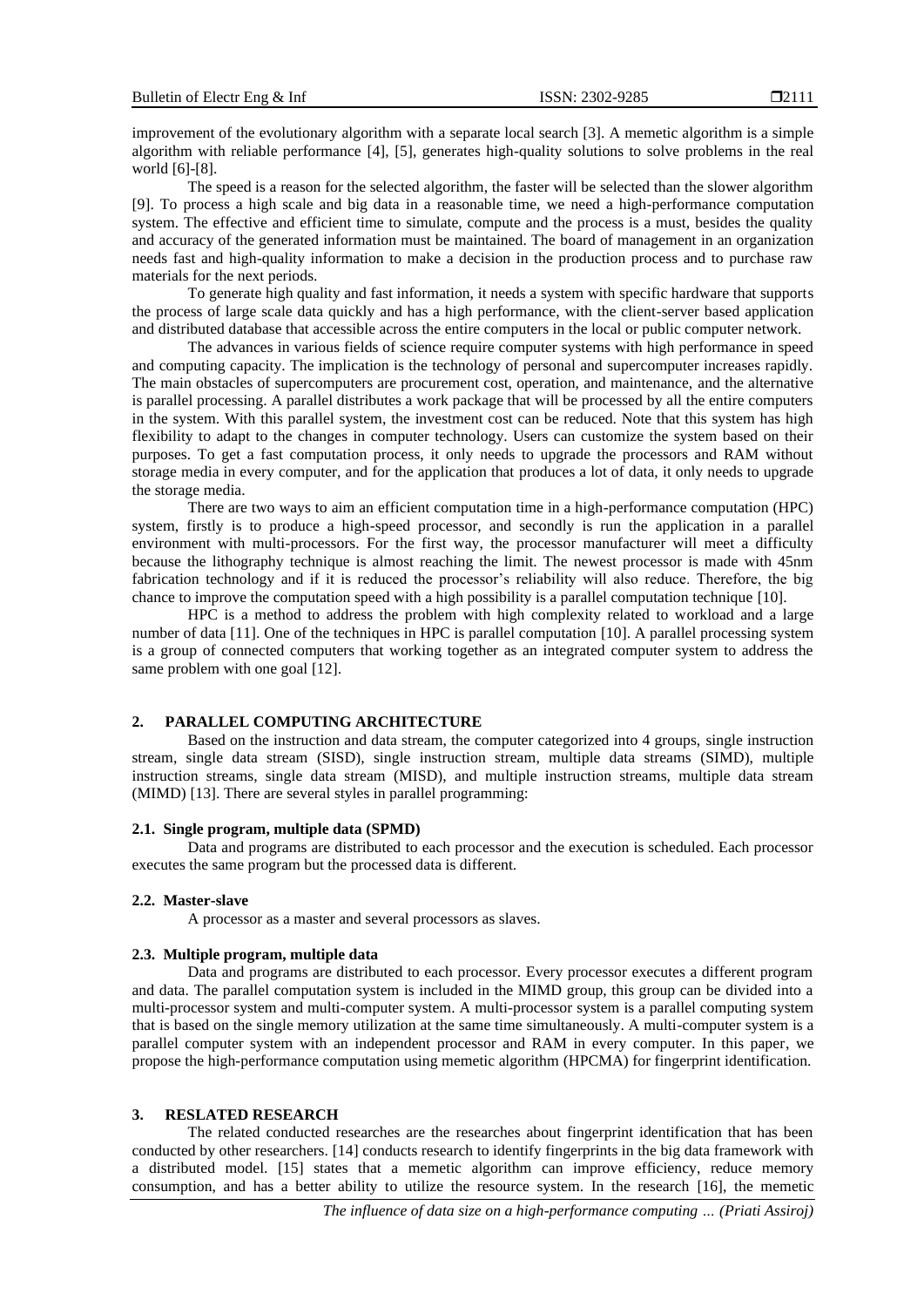algorithm is used to do a feature selection in handwritten word recognition. Moscato *et al.* [17], explained that a memetic algorithm can outperform the proposed method even this algorithm needs more computation time and also generates a high-quality solution. Feng *et al.* [18], uses a memetic algorithm to do a treatment plan faster and [19] proposes a memetic fingerprint matching algorithm (MFMA) without local matching to do a fingerprint matching. The MFMA significantly reduces the generation that has to be identified [19]. To design a memetic algorithm, the considered problem is optimization as a specific problem [20]. Assiroj *et al.* [21], use the original memetic algorithm to process the fingerprint dataset and this algorithm works properly. This algorithm is also could be parallelized, Mirsoleimani *et al.* [22], implements parallel type on the graphics processing unit (GPU). This technique solves task scheduling problems for several multi-processing systems as also conducted by [23]. Island model of parallel memetic algorithms was proposed by [24]-[27] with dynamic local search.

# **4. METHOD**

In this work, we propose a high-performance computing memetic algorithm (HPCMA) method. We run the original memetic algorithm in HPC mode. In Figure 1 is a framework of HPCMA. According to Figure 1, we modify the original memetic algorithm to run in HPC as a parallel condition. We use this HPCMA framework to process the image fingerprint dataset and here are the steps:



Figure 1. HPCMA framework

# **4.1. Local search in HPC mode**

This process is to read all the entire file and folder image datasets that have been divided into four groups. After this reading process, the algorithm will convert all the image data. Firstly algorithm converts the image to an array string then secondly, the algorithm converts the string array to binary code. When this conversion is finished algorithm compares the number of converted data to all image fingerprint data and if it gets the same number process will be continued to the next selection, if not the process will wait until the local search process is complete.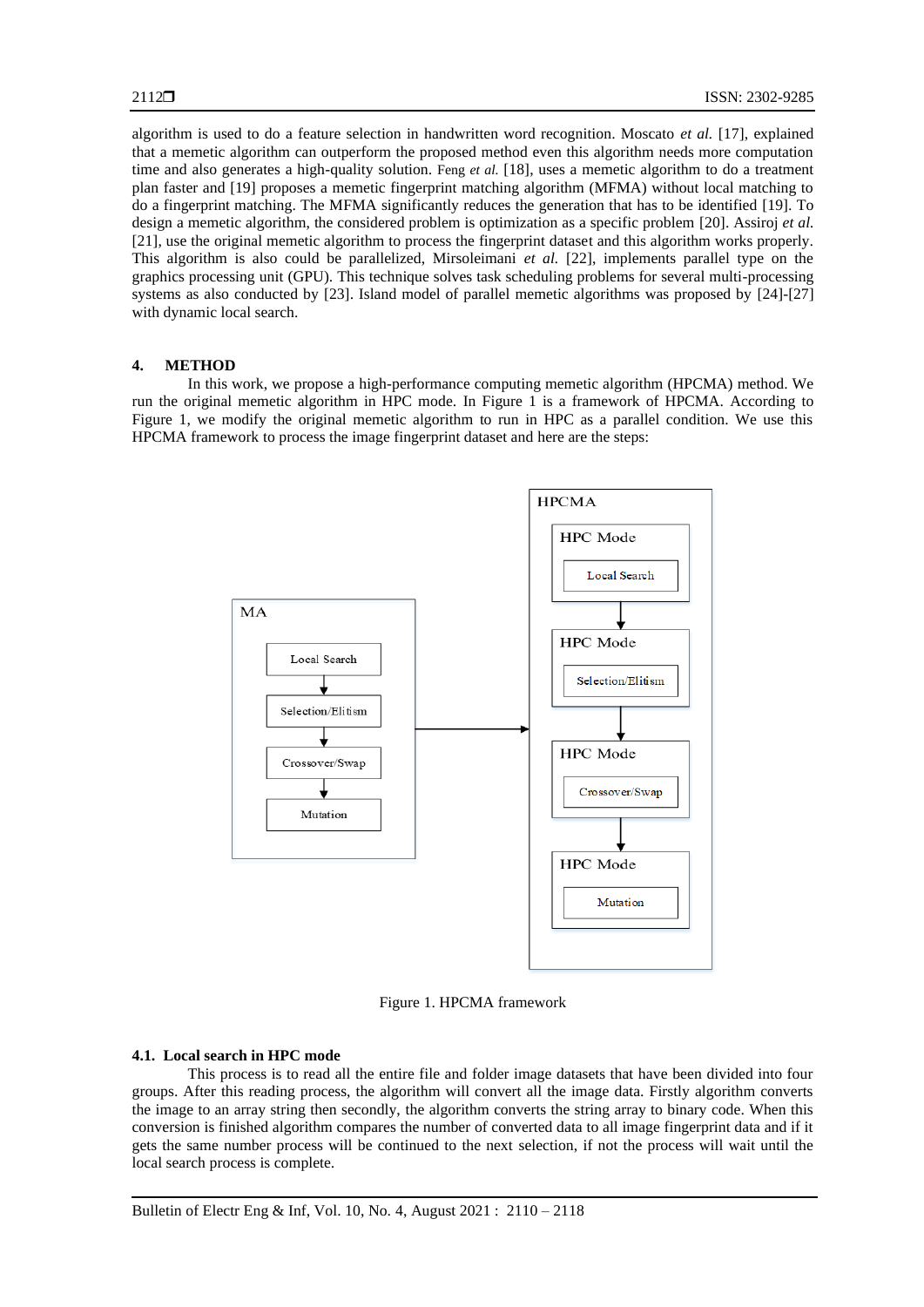# **4.2. Selection in HPC mode**

We use 2% of the population as the sample randomly. These 140 parents candidates will be divided into 2 groups, male and female then compare the number of the selected candidate to the number of data selection samples. If it gets the same number process will be continued to the next crossover and if not the process will wait until the selection process is complete.

# **4.3. Crossover in HPC mode**

Crossover is a mating process for all the entire parent candidates to get new offspring. Each member of the male population will be crossed to all members of the female population. This crossover process will be looped until all the entire membership of both population, male and female, are well crossed then compare the number of crossed data to the number of multiplication of male and female, if it gets the same number process will be continued to the Next Mutation and if not the process will wait until crossover is complete.

# **4.4. Mutation in HPC mode**

This is the final process of the memetic algorithm. A mutation is a process that reverses the value of the binary code of the generated offspring from the crossover process. The value 1 in binary code will be reversed into 0 and 0 will be reversed into 1. Therefore we will get the newest and highest quality offspring. When the mutation process is finished, the algorithm will measure the number of the mutated data and compare it to the generated offspring from a crossover, if it gets the same number process will be finished and if not the process will wait until the mutation is complete. Based on Figure 2, the left side, MA, is Memetic algorithm in original condition, and on the right side, HPCMA is a memetic algorithm that runs in HPC utilizes the threads feature of processors.



Figure 2. Illustration MA to HPCMA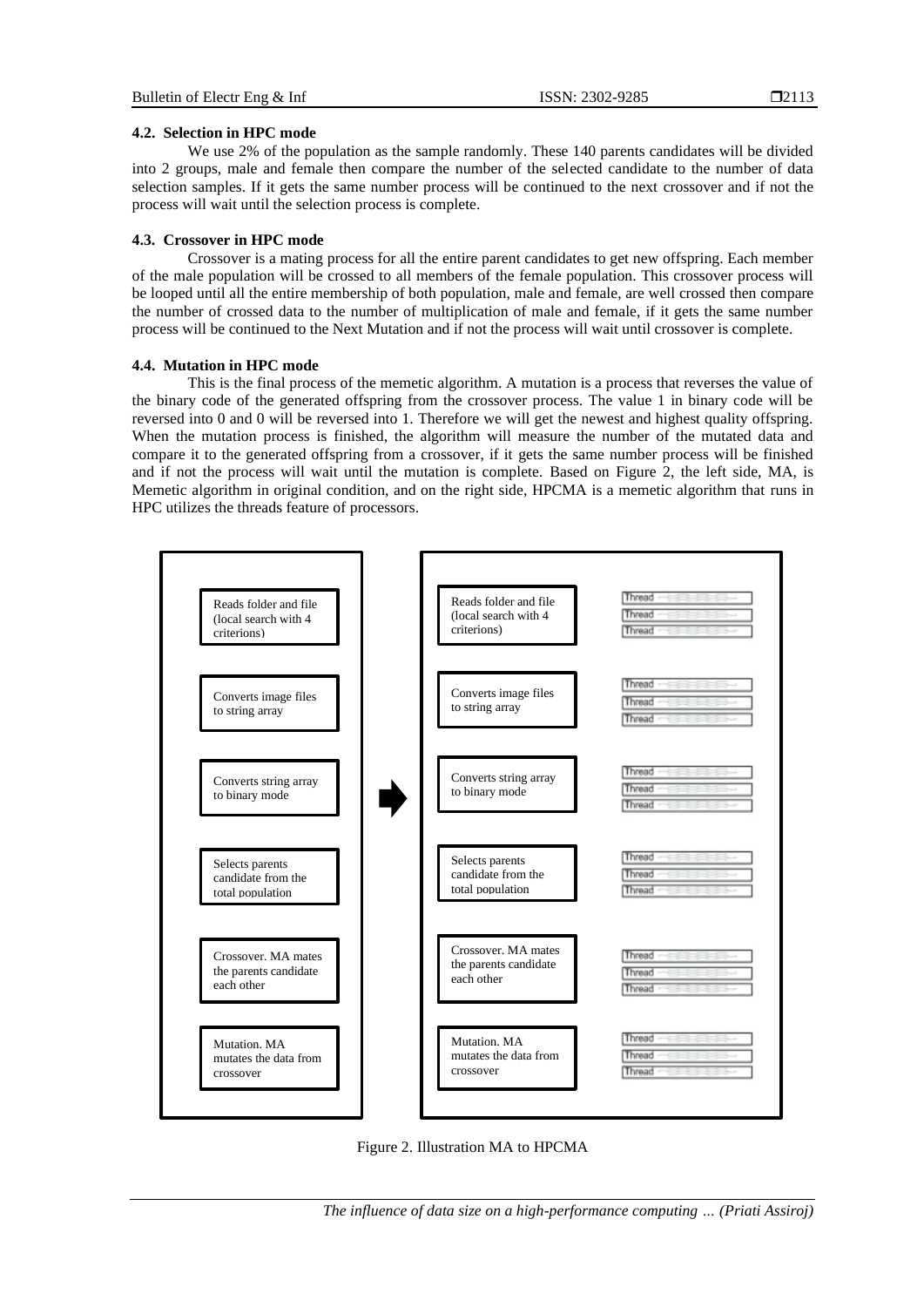This work implements the FVC2006 with data 7200 fingerprint data then categorized into 4 characteristics. Firstly is a full-sized image, secondly is 60% with dark color boundaries, thirdly is 60% with bright color boundaries, and fourthly is 80% with bright color boundaries and unclear image. Then we make 15 specimens from the combination of data. 1st specimen consists of 7200 fingerprint data, 2nd specimen consists of 1800 fingerprint data, 3rd specimen consists of 1800 fingerprint data, 4th specimen consists of 1800 fingerprint data, 5th specimen consists of 1800 fingerprint data, 6th specimen consists of 3600 fingerprint data, 7th specimen consists of 3600 fingerprint data, 8th specimen consists of 3600 fingerprint data, 9th specimen consists of 3600 fingerprint data, 10th specimen consists of 3600 fingerprint data, 11th specimen consists of 3600 fingerprint data, 12th specimen consists of 5400 fingerprint data, 13th specimen consists of 5400 fingerprint data, 14th specimen consists of 5400 fingerprint data, and the last specimen, 15th, consists of 5400 fingerprint data.

# **5. RESULT AND DISCUSSION**

This work uses a 7200 synthetic fingerprint dataset from FVC2006 and runs in the computer system with Intel i5 2540M 2.6GHz 4 core and 16GB RAM, 500GB SSD as HPCMA machine and computer system with Intel i5 2430M 2.4GHz 4 core and 8GB RAM, 250GB SSD as database machine. Testing begins with data mapping and thread creation in each computer with different numbers of data. With more data to be processed and more created threads, the mapping time is also longer.

In this work, we compare the test in two environments of operating systems. The first is the Windows 7 operating system and the second is Windows 10 operating system. Data are divided into fifteen specimens with each character to see the data holistically then we measure the size of each specimen and measure the speed up and efficiency. Below are the results of the experiment from each operating system. Table 1 and Table 2 are a list of data size for each specimen, speed up, and efficiency of HPCMA on Windows 7 and Windows 10. Figure 3 is the speed-up visualization of each specimen in Windows 7, and Figure 4 is the speed-up visualization for each specimen in Windows 10.

| Table 1. Experiment result in Windows 7 |  |  |
|-----------------------------------------|--|--|
|-----------------------------------------|--|--|

Table 2. Experiment result in Windows 10

| Specimen | Data Size  | Speed up (ms) | Efficiency  | Specimen | Data size  | Speed Up (ms) | Efficiency  |
|----------|------------|---------------|-------------|----------|------------|---------------|-------------|
|          | 22.8GB     | 249.0038057   | 10.37067904 |          | 22.8 GB    | 241.3684533   | 9.843870006 |
|          | $0.237$ GB | 34.55627211   | 2.053812416 |          | $0.237$ GB | 31.73842967   | 1.917808586 |
| 3        | $4.8$ GB   | 294.3173384   | 13.56162175 | 3        | 4.8 GB     | 274.3291009   | 12.76242446 |
| 4        | 4.3 GB     | 269.0168797   | 12.45388033 | 4        | 4.3 GB     | 237.2079802   | 11.17275106 |
|          | 2.4 GB     | 160.8715959   | 7.943400165 | 5        | 2.4 GB     | 152.7474748   | 7.587524869 |
| 6        | 8.8 GB     | 288.9740842   | 12.50843364 | 6        | 8.8 GB     | 268.1426055   | 11.68635096 |
|          | 7.8 GB     | 266.42708     | 11.6195177  |          | 7.8 GB     | 238.2088843   | 10.37998272 |
| 8        | 4.5 GB     | 162.3858895   | 7.275164187 | 8        | 4.5 GB     | 156.0196491   | 6.972254909 |
| 9        | $11.4$ GB  | 301.0793305   | 13.35765794 | 9        | 11.4 GB    | 271.8752708   | 12.19454521 |
| 10       | 8 GB       | 200.1693822   | 9.272002684 | 10       | 8 GB       | 187.7135075   | 8.90476869  |
| 11       | 7.6 GB     | 191.844378    | 8.976055725 | 11       | 7.6 GB     | 149.3226829   | 7.231500221 |
| 12       | $17.2$ GB  | 306.8103217   | 12.95318989 | 12       | $17.2$ GB  | 275.2537613   | 11.52186279 |
| 13       | 13 GB      | 241.1332293   | 10.30241264 | 13       | 13 GB      | 218.8803572   | 9.308268217 |
| 14       | 15.7 GB    | 249.0009356   | 10.99598499 | 14       | 15.7 GB    | 236.1300983   | 10.44332603 |
| 15       | 12.2 GB    | 224.7810952   | 9.629383921 | 15       | 12.2 GB    | 206.8560388   | 8.757247622 |



Figure 3. Speed up of HPCMA on Windows 7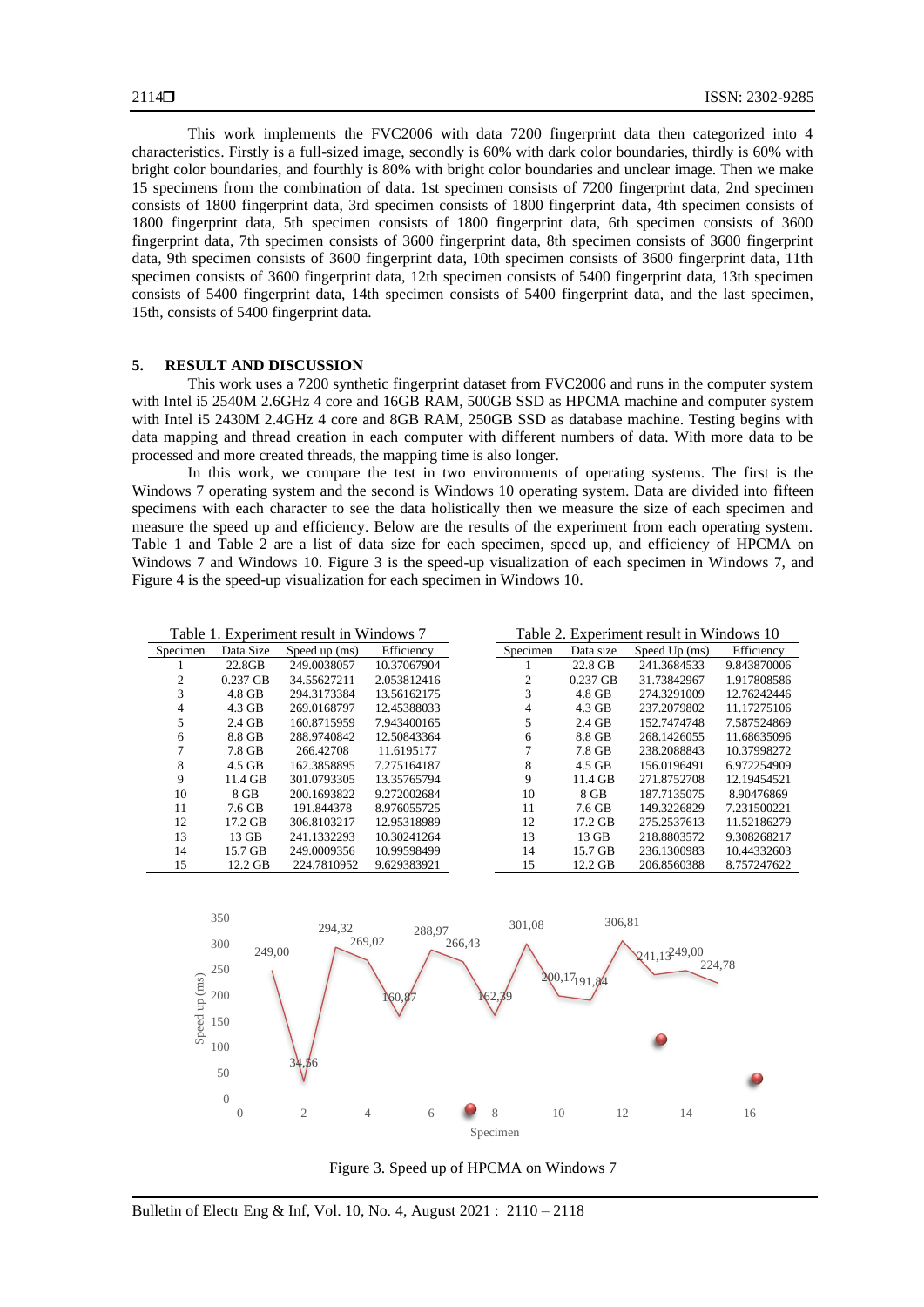



Figure 4. Speed up of HPCMA on Windows 10

Figure 5 is a visualization of HPCMA efficiency for each specimen in Windows 7. The efficiency of HPCMA in specimen 1 is 10.37067904, and in specimen 2 is 2.053812418. The efficiency of HPCMA in specimen 3 to specimen 15 is also displayed in Figure 5.



Figure 5. Efficiency on Windows 7

Figure 6 is a visualization of HPCMA efficiency for each specimen in Windows 10. The efficiency of HPCMA in specimen 1 is 9.84387006, and in specimen 2 is 1.917808586. The efficiency of HPCMA for specimen 3 to specimen 15 is also displayed in Figure 6.



Figure 6. Efficiency on Windows 10

*The influence of data size on a high-performance computing … (Priati Assiroj)*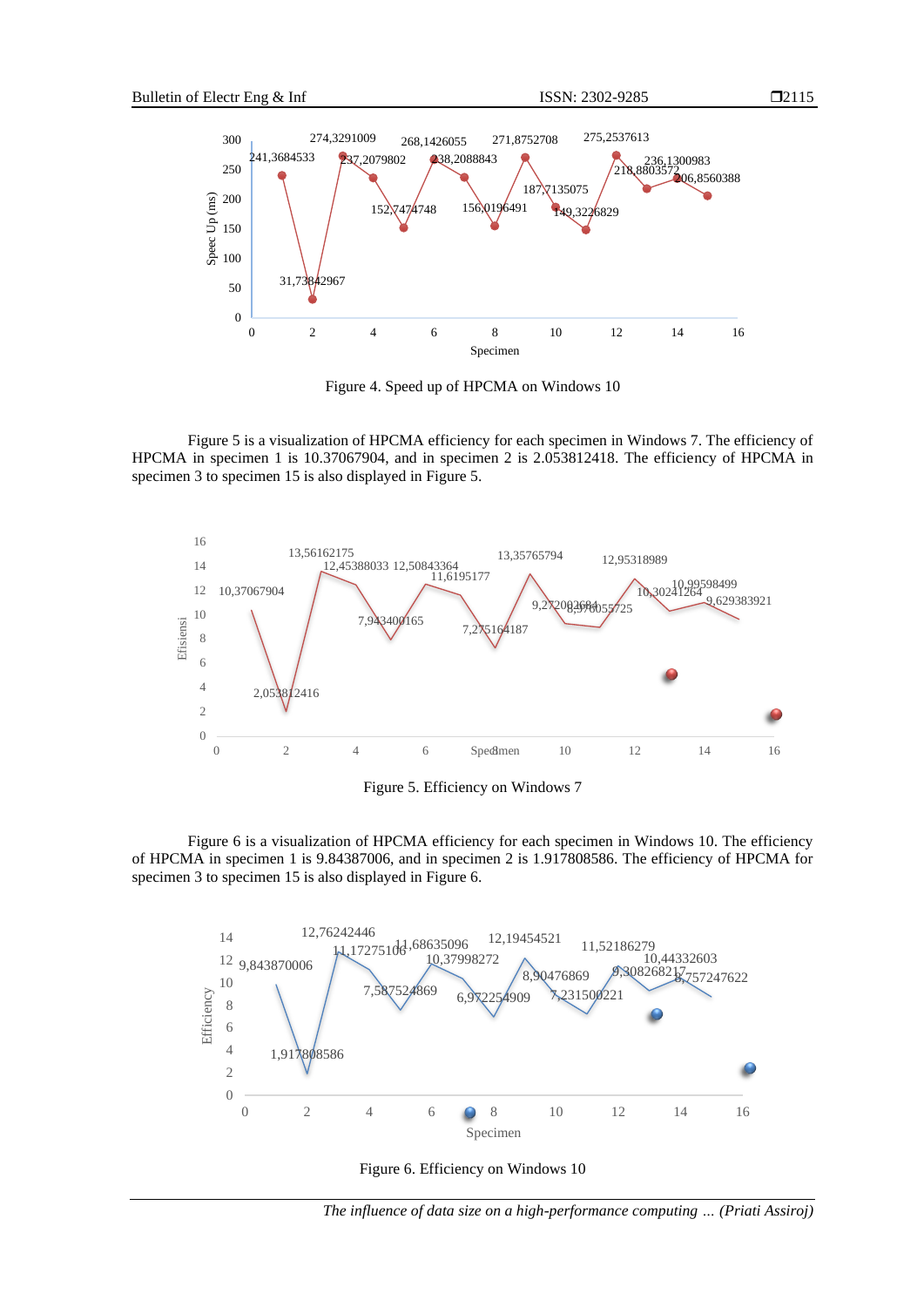Visualization of the influence of data size with processing time. The bigger data size needs a longer processing time and the smaller data size is faster to be processed. From figure 4 above, specimen 1 with 22.8GB data size needs 72.904 seconds, and specimen 2 with 0.237GB data size only needs 8.347 seconds. The performance of HPCMA in Windows 7 and Windows 10 is almost similar. For example, HPCMA processed specimen 1 in 72.904 seconds in Windows 7 and 80.982 seconds in Windows 10 shown in Figure 7.



Figure 7. Processing time of each Specimen

#### **6. CONCLUSION**

In the simple linear regression, the experiment result of data size influence to HPCMA's processing time in Windows 10 is 0.937 or 93.7%. It means data size is very influential to HPCMA's processing time in Windows 10 for 97% and 6.3% depends on other variables. For Windows 7, data size is very influential to HPCMA's processing time for 95.9% and 4.1% depends on other variables. The experiment result of data size influence to HPCMA's efficiency in Windows 10 is 0.195 or 19.5%. It means data size is only influencing efficiency for 19.5%, and 80.5% depends on other variables. For Windows 7, data size is influencing efficiency for 19.3%, and 80.7% depends on other variables. The experiment result of data size influence to HPCMA's speed up on Windows 7 is 0.286 or 28.6%. It means data size is only influencing speed up for 28.6%, and 71.4% depends on other variables. For Windows 10, data size in influencing speed up for 31.7%, and 68.3% depends on other variables. On the other hand, data size is very influential to HPCMA's processing time in Windows 7 and Windows 10 about 90%. It influences about 30% on speed up and not for efficiency in Windows 7 or Windows 10.

#### **ACKNOWLEDGEMENTS**

This work is supported by Research and Technology Transfer Office, Bina Nusantara University as a part of Bina Nusantara University's International Research Grant entitled MEMETIC ALGORITHM IN HIGH-PERFORMANCE COMPUTATION with contract number: No.026/VR.RTT/IV/2020 and contract date: 6 April 2020.

#### **REFERENCES**

- [1] A. K. Jain and J. Feng, "Latent Fingerprint Matching," in *IEEE Transactions on Pattern Analysis and Machine Intelligence*, vol. 33, no. 1, pp. 88-100, Jan. 2011, doi: 10.1109/TPAMI.2010.59.
- [2] P. Moscato, "Memetic Algorithms: A Short Introduction," *New ideas in optimization*, pp. 219-234, 1999.
- [3] J. Lin and Y. Chen, "Analysis on the Collaboration Between Global Search and Local Search in Memetic Computation," in *IEEE Transactions on Evolutionary Computation*, vol. 15, no. 5, pp. 608-623, Oct. 2011, doi: 10.1109/TEVC.2011.2150754.
- [4] P. Merz and B. Freisleben, "Fitness Landscapes and Memetic Algorithm Design," *Electrical Engineering*, pp. 1-19, 1999.
- [5] Yew-Soon Ong, Meng-Hiot Lim, Ning Zhu and Kok-Wai Wong, "Classification of adaptive memetic algorithms: a comparative study," in *IEEE Transactions on Systems, Man, and Cybernetics, Part B (Cybernetics)*, vol. 36, no. 1, pp. 141-152, Feb. 2006, doi: 10.1109/TSMCB.2005.856143.
- [6] A. Caponio, G. L. Cascella, F. Neri, N. Salvatore and M. Sumner, "A Fast Adaptive Memetic Algorithm for Online and Offline Control Design of PMSM Drives," in *IEEE Transactions on Systems, Man, and Cybernetics, Part B (Cybernetics)*, vol. 37, no. 1, pp. 28-41, Feb. 2007, doi: 10.1109/TSMCB.2006.883271.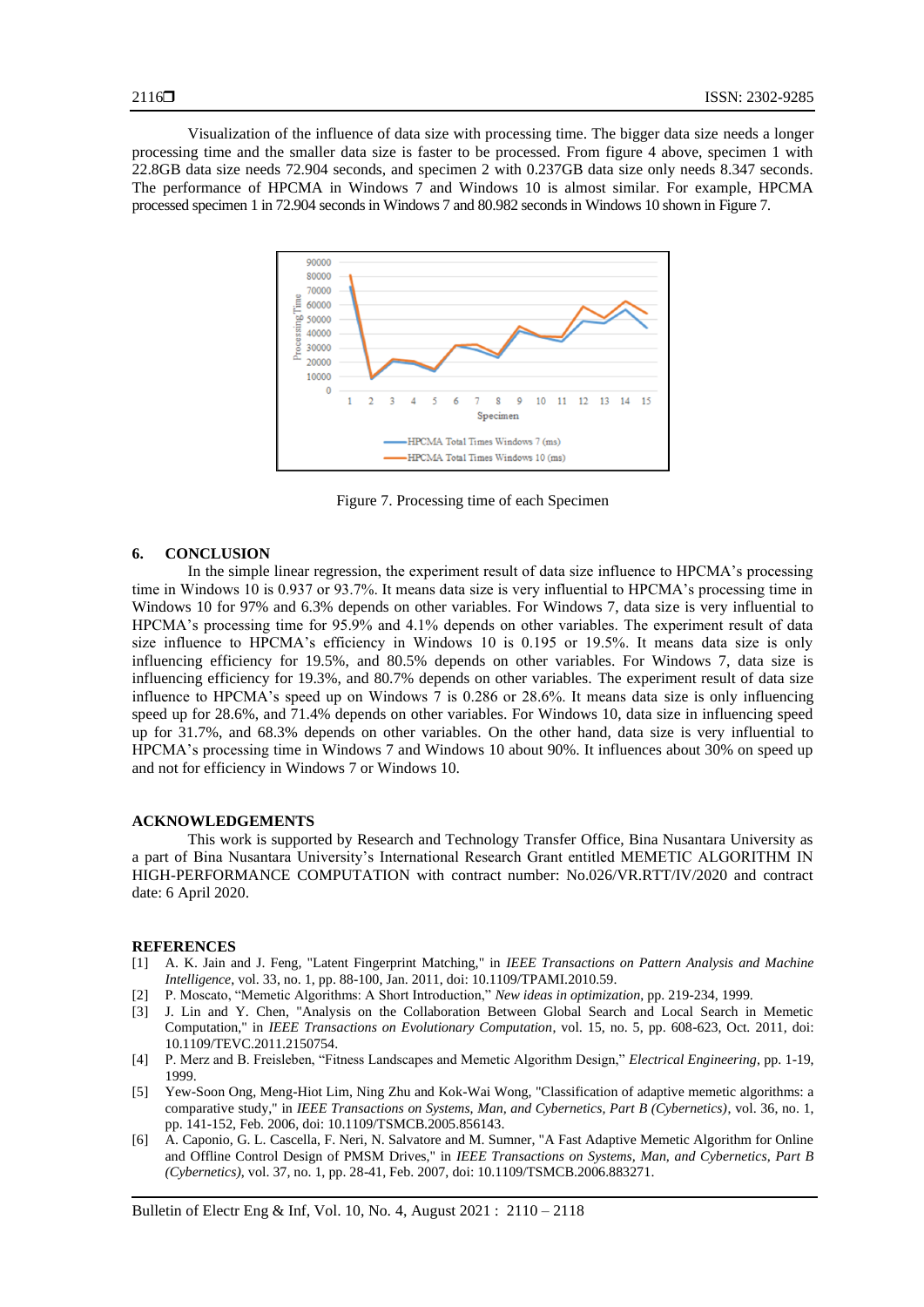- $\Box$ 2117
- [7] M. Gong, Z. Peng, L. Ma and J. Huang, "Global Biological Network Alignment by Using Efficient Memetic Algorithm," in *IEEE/ACM Transactions on Computational Biology and Bioinformatics*, vol. 13, no. 6, pp. 1117- 1129, 1 November 2016, doi: 10.1109/TCBB.2015.2511741.
- [8] M. Urselmann, S. Barkmann, G. Sand and S. Engell, "A Memetic Algorithm for Global Optimization in Chemical Process Synthesis Problems," in *IEEE Transactions on Evolutionary Computation*, vol. 15, no. 5, pp. 659-683, Oct. 2011, doi: 10.1109/TEVC.2011.2150753.
- [9] V. Pachori, G. Ansari, and N. Chaudhary, "Improved performance of advance encryption standard using parallel computing," *International Journal of Engineering Research and Applications*, vol. 2, no. 1, pp. 967–971, 2012.
- [10] P. Assiroj, A. L. Hananto, A. Fauzi and H. L. Hendric Spits Warnars, "High Performance Computing (HPC) Implementation: A Survey," *2018 Indonesian Association for Pattern Recognition International Conference (INAPR)*, 2018, pp. 213-217, doi: 10.1109/INAPR.2018.8627040.
- [11] M. Abd Rahman and A. Mamat, "A Study of Image Processing in Agriculture Application under High Performance Computing Environment," *International Journal of Computer Science and Telecommunications*, vol. 3, no. 8, pp. 16-24, 2012.
- [12] P. Assiroj *et al.*, "The Form of High-Performance Computing: A Survey," *IOP Conference Series: Materials Science and Engineering*, vol. 662, no. 5, p. 052002, 2019.
- [13] J. L. Hennessy and D. a Patterson, "Computer Architecture*,*" *Fourth Edition: A Quantitative Approach*. 2006.
- [14] D. Peralta, I. Triguero, R. Sanchez-Reillo, F. Herrera, and J. M. Benitez, "Fast fingerprint identification for large databases," *Pattern Recognition*, vol. 47, no. 2, pp. 588-602, 2014, doi: 10.1016/j.patcog.2013.08.002.
- [15] R. Welekar and N. V Thakur, "An Enhanced Approach to Memetic Algorithm Used for Character Recognition," *Springer Singapore*, vol. 768, pp. 593-602, 2019, doi: 10.1007/978-981-13-0617-4\_57.
- [16] M. Ghosh, S. Malakar, S. Bhowmik, R. Sarkar, and M. Nasipuri, "Memetic Algorithm Based Feature Selection for Handwritten City Name Recognition," *Springer*, vol. 775, pp. 599-613, 2017, doi: 10.1007/978-981-10-6430-2\_47.
- [17] P. Moscato, A. Mendes, and R. Berretta, "Benchmarking a memetic algorithm for ordering microarray data," *BioSystems*, vol. 88, no. 1-2, pp. 56-75, 2007, doi: 10.1016/j.biosystems.2006.04.005.
- [18] L. Feng, A. H. Tan, M. H. Lim, and S. W. Jiang, "Band selection for hyperspectral images using probabilistic memetic algorithm," *Soft Computing*, vol. 20, no. 12, pp. 4685-4693, 2016, doi: 10.1007/s00500-014-1508-1.
- [19] W. Sheng, G. Howells, M. Fairhurst, and F. Deravi, "A memetic fingerprint matching algorithm," *IEEE Transactions on Information Forensics and Security*, vol. 2, no. 3, pp. 402–411, 2007.
- [20] W. Sheng, G. Howells, M. Fairhurst and F. Deravi, "A Memetic Fingerprint Matching Algorithm," in *IEEE Transactions on Information Forensics and Security*, vol. 2, no. 3, pp. 402-412, Sept. 2007, doi: 10.1109/TIFS.2007.902681.
- [21] P. Assiroj, H. L. H. S. Warnars, E. Abdurrachman, A. I. Kistijantoro, and A. Doucet, "Measuring memetic algorithm performance on image fingerprints dataset," *Telkomnika (Telecommunication Computing Electronics and Control)*, vol. 19, no. 1, pp. 96-104, 2021, doi: 10.12928/telkomnika.v19i1.16418.
- [22] S. A. Mirsoleimani, A. Karami, and F. Khunjush, "A parallel memetic algorithm on GPU to solve the task scheduling problem in heterogeneous environments," *GECCO 2013 - Proceedings of the 2013 Genetic and Evolutionary Computation Conference*, 2013, pp. 1181–1188, doi: 10.1145/2463372.2463518.
- [23] R. Cheng and M. Gen, "Parallel machine scheduling problems using memetic algorithms," *1996 IEEE International Conference on Systems, Man and Cybernetics. Information Intelligence and Systems (Cat. No.96CH35929)*, 1996, pp. 2665-2670 vol.4, doi: 10.1109/ICSMC.1996.561355.
- [24] J. Tang, M. H. Lim, and Y. S. Ong, "Adaptation for parallel memetic algorithm based on population entropy," *GECCO 2006 - Genetic and Evolutionary Computation Conference*, vol. 1, pp. 575-582, 2006, doi: 10.1145/1143997.1144100.
- [25] M. Blocho and Z. J. Czech, "A Parallel Memetic Algorithm for the Vehicle Routing Problem with Time Windows," *2013 Eighth International Conference on P2P, Parallel, Grid, Cloud and Internet Computing*, 2013, pp. 144-151, doi: 10.1109/3PGCIC.2013.28.
- [26] A. Mendes, C. Cotta, V. Garcia, P. Franca and P. Moscato, "Gene ordering in microarray data using parallel memetic algorithms," *2005 International Conference on Parallel Processing Workshops (ICPPW'05)*, 2005, pp. 604-611, doi: 10.1109/ICPPW.2005.34.
- [27] E. Armstrong, G. Grewal, S. Areibi and G. Darlington, "An investigation of parallel memetic algorithms for VLSI circuit partitioning on multi-core computers," *CCECE 2010*, 2010, pp. 1-6, doi: 10.1109/CCECE.2010.5575207.

#### **BIOGRAPHIES OF AUTHORS**



**Priati Assiroj** was born in Cirebon, Jawa Barat, Indonesia. She has Bachelor and Master's in Computer Science. She received the Bachelor from STMIK Bani Saleh Bekasi, in 2011and received her Master from STMIK LIKMI, Bandung, Indonesia, in 2016. From 2014 to 2016, she was a lecturer in Universitas Singaperbangsa Karawang, Indonesia, and from 2016 to 2019 she was a lecturer in Universitas Buana Perjuangan Karawang in Information System Dept. Since January 2019 she is a lecturer in Politeknik Imigrasi, Ministry of Law and Human Rights, Republic of Indonesia. She is a doctoral student in Computer Science since March 2018 at Bina Nusantara Graduate Program, Doctor of Computer Science, Bina Nusantara University Jakarta, Indonesia. Her research fields are data mining, high-performance computing, and evolutionary algorithm.